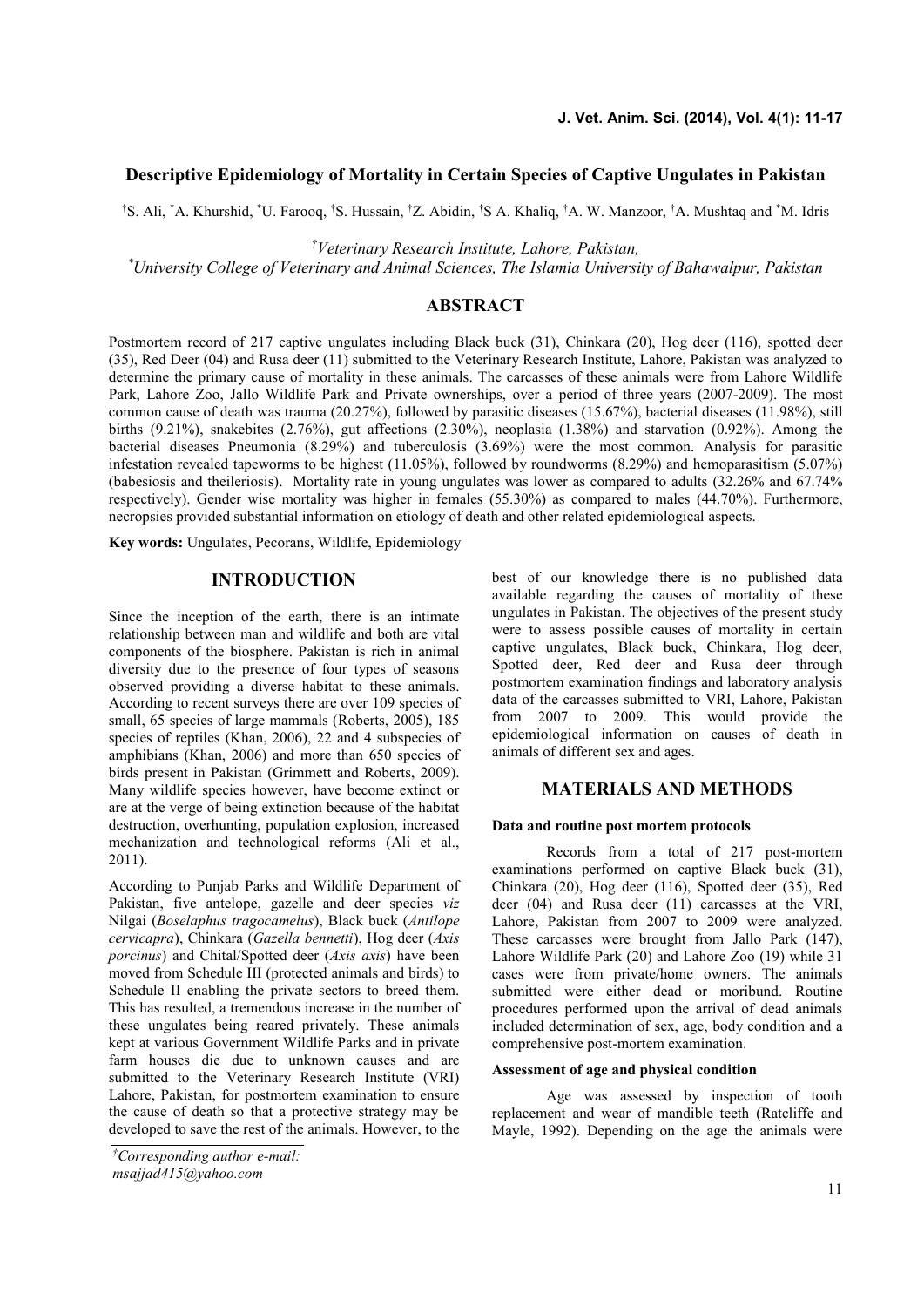assigned young  $(> 1 \text{ year})$  or adult  $(< 1 \text{ year})$  group. Keeping in view the deposition of adipose tissue, muscle mass and body weight, the physical condition was determined (Wahlstorm and Liberg, 1995), and the physical condition was scored as good, fair, emaciated or wounded.

### **Primary diagnosis of mortality**

Primarily, the cause of death was based on the post mortem examination findings coupled with other bacteriological and parasitological laboratory tests wherever needed. The major causes of death assumed on the basis of postmortem examination were starvation, gut affections (ruminal impaction and intestinal obstruction), trauma, bacterial infections, parasitic diseases (roundworms, tapeworms, liverflukes, coccidiosis and hemoparasitism), stillbirths, snakebites and neoplasia. Autolyzed carcasses were deemed unfit for post-mortem examination and cause of death in these ungulates was categorized as unknown.

### **Parasitological** a**nalysis**

For parasitological study the fecal samples collected directly from rectum and the gut ingesta were analysed using direct microscopy through direct smear method, fecal flotation and sedimentation techniques (Mahfooz et al., 2008). Hemoparasitic study was performed through Giemsa's staining technique (Alonso Aguirre et al., 1999).

### **Bacteriological analysis**

For bacteriological examination the samples of morbid material suggestive of disease conditions were cultured on nutrient agar, blood agar and MaConkey agar simultaneously in aseptic environment. Unidentified organisms were discarded while the remaining samples were further processed for etiological agents of pneumonia and tuberculosis. *Mycobacterium tuberculosis* was confirmed through acid fast staining and specific culture and identification (Fitzgerald et al., 2000). Similarly etiological agent of pneumonia, *Streptococcus pneumonaie* was identified through traditional physiological method including colony morphology, gram staining and alpha hemolytic activity on blood agar (Faklam and Carey, 1985).

### **Data analysis**

For analysis purpose, geographic, age wise (young and adult) and gender wise (male and female) attributes of mortality were assessed and presented in percentages.

### **RESULTS**

The highest and lowest number of carcasses submitted in this study period was Hog deer (116) and Red deer (4) respectively. Geographically 147 (67.74%), 20 (9.22%) and 19 (8.76%) cases were submitted from Jallo Park, Lahore Wildlife Park and Lahore Zoo, respectively. The number of privately/home captive animal carcasses was 31 (14.28%).

Overall mortality factors identified in the wildlife ungulates in the present study are presented in Table 1. Traumatic injuries were found to be highly prevalent (20.27%) followed by parasitic diseases (15.67%). Traumatic injuries were predominantly caused by antler punctures from other animals and barbed wires used for their confinement. Lowest mortality was noticed to be due to starvation as only 2 animals (0.92%) died of starvation. Species wise data indicated highest traumatic mortalities in Rusa deer (45.45%) followed by Black buck (25.80%) and Red deer (25%).

Gender wise distribution of the data revealed that on the whole, a total of 120 (55.30%) and 97 (44.70%) carcasses of females and males were examined, respectively (Table 2), indicating a higher death loss in females as compared to males. In males highest frequency of death (23.71%) was due to parasitic infestation followed by trauma (20.62%). Age wise distribution indicated submission of 70 (32.26%) young and 147 adult (67.74%) carcasses (Table 3) indicating a higher death rate in adults. In the young ones stillbirth was recorded as the prime cause of death (28.57%) followed by bacterial infection (20.00%). However, in adults the traumatic injuries were the highest (28.57%) followed by parasitic infestation (17.69%).

Physical condition scores of the submitted carcasses was 3 (1.38%) in good, 46 (21.20%) in fair, 60 (27.65%) emaciated and 31 (14.28%) in wounded condition. Due to delay submission and autolysis changes a total of 77 (35.48%) cases were deemed unfit for post mortem analysis. The results of parasitic and bacterial analysis on the submitted carcasses are presented in Table 4. Amongst the parasitic diseases, tapeworms were found to be highest  $(11.05\%)$ , followed by roundworms  $(8.29\%)$ and hemoparasites (5.07%) (babesiosis and theileriosis). Highest incidence of roundworms was noted in Chinkara deer (20.00%), while for tapeworms the highest incidence was in Rusa deer (27.27%). No liver flukes were recorded in any of the carcasses. Hemoparasitism was highest in Red deer (50.00%). In bacterial analysis, 8.29% cases of pneumonia and 8 cases of tuberculosis (3.69%) were reported. The etiologic agents were *Streptococcus pneumonaie* and *Mycobacterium tuberculosis* respectively. The highest percentage of 27.27 (3/11) was recorded for bacterial infection in Rusa deer which included 18.18% for pneumonia alone.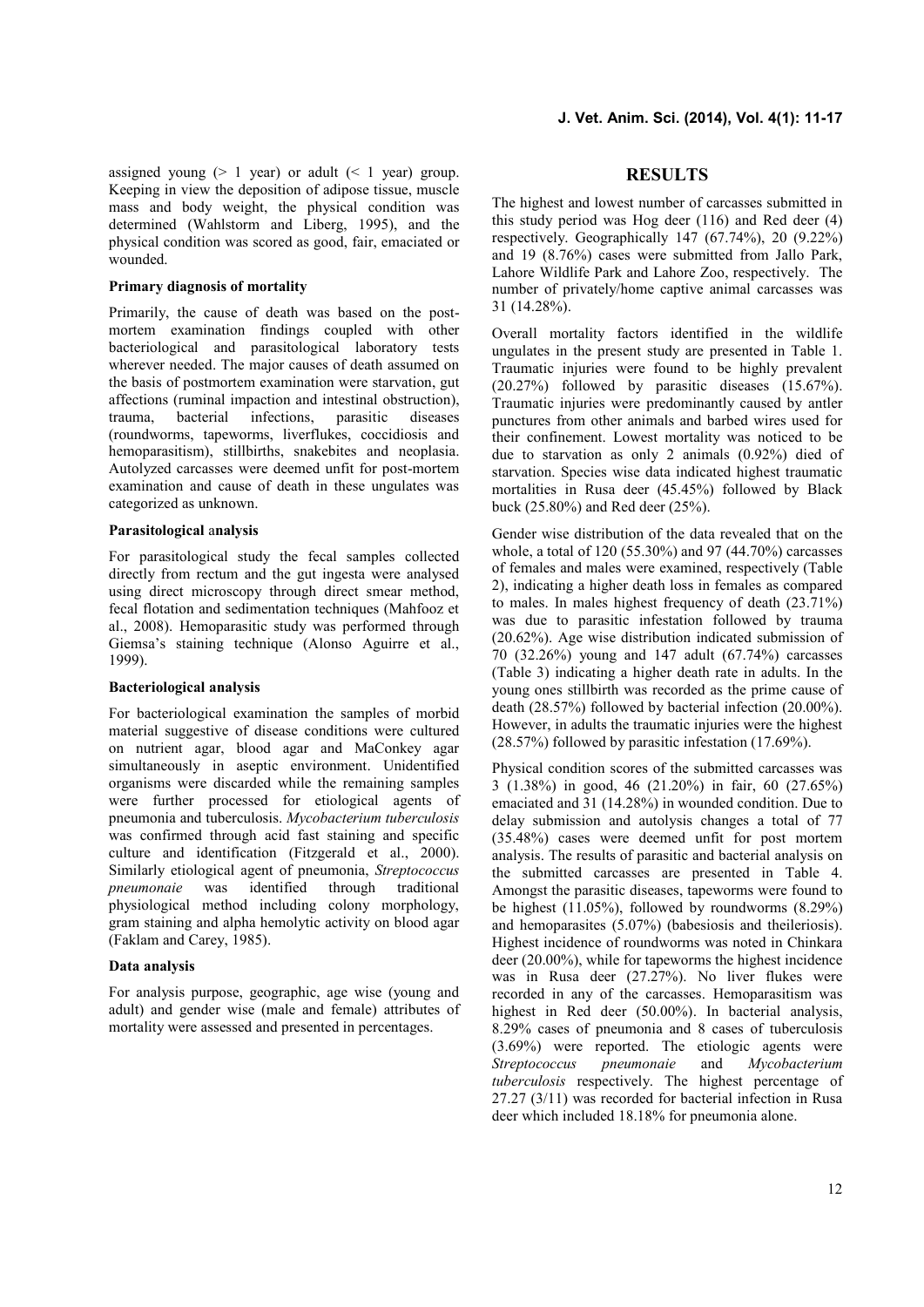| <b>Animals</b><br>$(n=217)$ | <b>Starvation</b> | Gut<br>affections | Trauma  | <b>Bacterial</b><br>infections | Parasitic<br>diseases | <b>Stillbirths</b> | <b>Snakebites</b> | <b>Neoplasia</b> | <b>Unknown</b> |
|-----------------------------|-------------------|-------------------|---------|--------------------------------|-----------------------|--------------------|-------------------|------------------|----------------|
| Blackbuck                   |                   |                   |         |                                | <sub>n</sub>          |                    |                   |                  |                |
| $(n=31)$                    | (3.22)            | (3.22)            | (25.80) | (9.67)                         | (19.35)               | (3.22)             | (6.45)            | (6.45)           | (22.58)        |
| Chinchaga                   |                   |                   |         |                                |                       |                    |                   |                  |                |
| $(n=20)$                    |                   | (5.00)            | (10.00) | (15.00)                        | (20.00)               | (5.00)             |                   | (5.00)           | (40.00)        |
| Hog deer                    |                   |                   | 25      | 14                             |                       |                    |                   |                  | 53             |
| $(n=116)$                   | (0.86)            | (2.59)            | (21.55) | (12.07)                        | (9.48)                | (5.17)             | (2.59)            |                  | (45.69)        |
| Spotted deer                | $\theta$          | $\theta$          |         |                                | 10                    | 10                 |                   |                  | ŏ              |
| $(n=35)$                    |                   |                   | (8.57)  | (8.57)                         | (28.57)               | (28.57)            | (2.86)            |                  | (22.86)        |
| Red deer                    | $\Omega$          | $\theta$          |         |                                |                       |                    |                   |                  |                |
| $(n=04)$                    |                   |                   | (25.00) |                                | (50.00)               |                    |                   |                  | (25.00)        |
| Rusa deer                   |                   | $\theta$          |         |                                |                       |                    |                   |                  | $\theta$       |
| $(n=11)$                    |                   |                   | (45.45) | (27.27)                        | (9.09)                | (18.18)            |                   |                  |                |
| Total                       |                   |                   | 44      | 26                             | 34                    | 20                 |                   |                  | 77             |
|                             | (0.92)            | (2.30)            | (20.27) | (11.98)                        | (15.67)               | (9.21)             | (2.76)            | (1.38)           | (35.48)        |

**Table 1 Primary disease diagnosis in 217 captive ungulates\***

\*Values in parenthesis are percentages.

|  | Table 2 Gender wise primary disease diagnosis in 217 captive ungulates* |  |
|--|-------------------------------------------------------------------------|--|

| <b>Animals</b><br>$(n=217)$ |                   | <b>Starvation</b> | Gut<br>affections | Trauma   | <b>Bacterial</b><br>infections | Parasitic<br>diseases | <b>Stillbirths</b> | <b>Snakebites</b> | Neoplasia    | <b>Unknown</b> |
|-----------------------------|-------------------|-------------------|-------------------|----------|--------------------------------|-----------------------|--------------------|-------------------|--------------|----------------|
|                             | Male              |                   | $\theta$          |          |                                |                       |                    |                   |              |                |
| <b>Blackbuck</b>            | $(n=13)$          | (7.69)            |                   | (15.38)  | (15.38)                        | (30.76)               | (7.69)             |                   | (7.69)       | (15.38)        |
| $(n=31)$                    | Female            | $\mathbf{0}$      |                   |          |                                |                       |                    |                   |              |                |
|                             | $(n=18)$          |                   | (5.55)            | (33.33)  | (5.55)                         | (11.11)               |                    | (11.11)           | (5.55)       | (27.77)        |
| Male                        | $\theta$          |                   |                   |          |                                |                       | $\overline{0}$     | $\mathbf{0}$      |              |                |
| Chinkara                    | $(n=6)$           |                   | (16.66)           |          | (16.66)                        | (50.00)               |                    |                   |              | (16.66)        |
| $(n=20)$                    | Female            | $\theta$          | $\theta$          |          |                                |                       |                    | $\Omega$          |              |                |
|                             | $(n=14)$          |                   |                   | (14.28)  | (14.28)                        | (7.14)                | (7.14)             |                   | (7.14)       | (50.00)        |
|                             | Male              |                   |                   |          |                                |                       |                    |                   |              | 20             |
| Hog deer                    | $(n=52)$          | (1.92)            | (3.84)            | (21.15)  | (15.38)                        | (15.38)               | (1.92)             | (1.92)            | $\mathbf{0}$ | (38.46)        |
| $(n=116)$                   | Female            |                   |                   | 14       | 6                              |                       |                    |                   | $\mathbf{0}$ | 33             |
|                             | $(n=64)$          | $\mathbf{0}$      | (1.56)            | (21.87)  | (9.37)                         | (4.69)                | (7.81)             | (3.12)            |              | (51.56)        |
| Spotted deer                | Male<br>$(n=16)$  | $\mathbf{0}$      | $\overline{0}$    | (12.5)   | (12.5)                         | (43.75)               |                    | $\theta$          | $\mathbf{0}$ | (31.25)        |
| $(n=35)$                    | Female            |                   |                   |          |                                |                       | 10                 |                   |              |                |
|                             | $(n=19)$          | $\mathbf{0}$      | $\boldsymbol{0}$  | (5.26)   | (5.26)                         | (15.78)               | (52.63)            | (5.26)            | $\mathbf{0}$ | (15.78)        |
|                             | Male              | 0                 | $\overline{0}$    |          | $\Omega$                       | $\theta$              | $\theta$           | $\theta$          | $\theta$     |                |
| Red deer                    | $(n=2)$           |                   |                   | (50.00)  |                                |                       |                    |                   |              | (50.00)        |
| $(n=4)$                     | Female<br>$(n=2)$ | $\theta$          | $\overline{0}$    | $\theta$ | $\theta$                       | (100.00)              |                    | $\mathbf{0}$      | $\mathbf{0}$ | $\theta$       |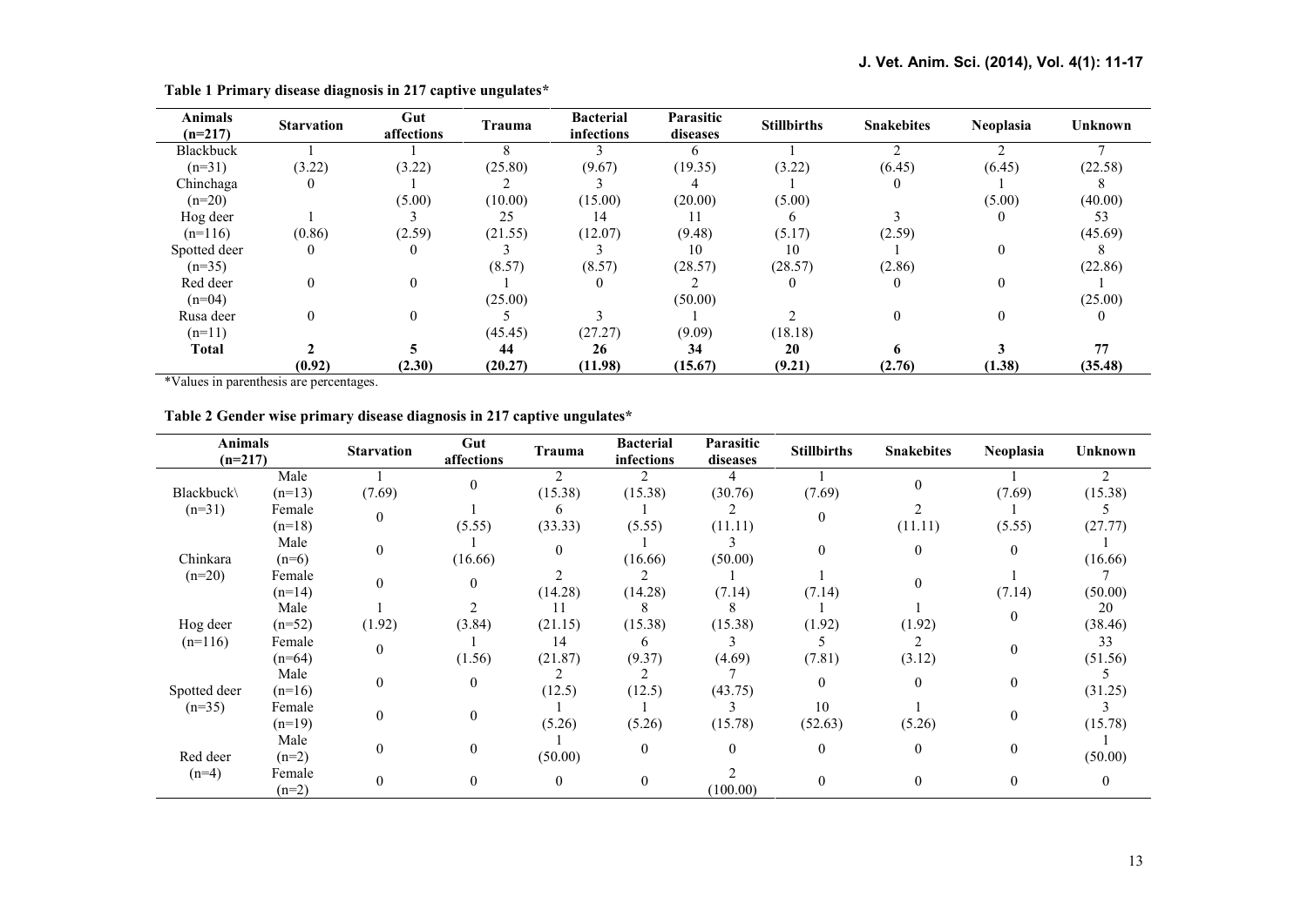| Rusa deer    | Male<br>$(n=8)$     |             |         | (50.00)       | (25.00)       | (12.5)        | (12.5)  |        |        |               |
|--------------|---------------------|-------------|---------|---------------|---------------|---------------|---------|--------|--------|---------------|
| $(n=11)$     | Female<br>$(n=3)$   |             | (33.33) | (33.33)       | (33.33)       | 0             | (33.33) |        |        |               |
| <b>Total</b> | Male<br>$(n=97)$    | ∸<br>(2.97) | (3.09)  | 20<br>(20.62) | 15<br>(15.46) | 23<br>(23.71) | (3.09)  | (1.03) | (1.03) | 29<br>(29.90) |
|              | Female<br>$(n=120)$ |             | (1.66)  | 24<br>(20.00) | (9.17)        | (9.17)        | (14.17) | (4.17) | (1.66) | 48<br>(40.00) |

\*Values in parenthesis are percentages.

| Table 3 Age wise primary disease diagnosis in 217 captive ungulates* |  |  |  |
|----------------------------------------------------------------------|--|--|--|
|                                                                      |  |  |  |

| <b>Animals</b><br>$(n=217)$ |                           | <b>Starvation</b>      | Gut<br>affections | Trauma                   | <b>Bacterial</b><br>infections | Parasitic<br>diseases | <b>Stillbirths</b> | <b>Snakebites</b> | Neoplasia                | <b>Unknown</b>   |
|-----------------------------|---------------------------|------------------------|-------------------|--------------------------|--------------------------------|-----------------------|--------------------|-------------------|--------------------------|------------------|
| Blackbuck                   | Young<br>$(n=06)$         | (16.66)                | $\mathbf{0}$      | $\mathbf{0}$             | (16.66)                        | 2<br>(33.33)          | (16.66)            | (16.66)           | $\boldsymbol{0}$         | $\mathbf{0}$     |
| $(n=31)$                    | Adult<br>$(n=25)$         | $\overline{0}$         | (4.00)            | 8<br>(32.00)             | 2<br>(8.00)                    | 4<br>(16.00)          | $\theta$           | (4.00)            | $\overline{c}$<br>(8.00) | (28.00)          |
| Chinkara                    | Young<br>$(n=07)$         | $\mathbf{0}$           | $\theta$          | $\theta$                 | 2<br>(28.57)                   | 2<br>(28.57)          | (14.28)            | $\theta$          | $\theta$                 | 2<br>(28.57)     |
| $(n=20)$                    | Adult<br>$(n=13)$         | $\theta$               | (7.69)            | 2<br>(15.38)             | (7.69)                         | 2<br>(15.38)          | $\theta$           | $\mathbf{0}$      | (7.69)                   | 6<br>(46.15)     |
| Hog deer                    | Young<br>$(n=34)$         | (2.94)                 | $\boldsymbol{0}$  | (5.88)                   | 9<br>(26.47)                   | (2.94)                | 6<br>(17.65)       | $\Omega$          | $\boldsymbol{0}$         | 15<br>(44.12)    |
| $(n=116)$                   | Adult<br>$(n=82)$         | $\overline{0}$         | 3<br>(3.65)       | 23<br>(28.04)            | 5<br>(6.09)                    | 10<br>(12.19)         | $\theta$           | 3<br>(3.65)       | $\mathbf{0}$             | 38<br>(46.34)    |
| Spotted deer                | Young<br>$(n=19)$         | $\overline{0}$         | $\boldsymbol{0}$  | $\theta$                 | (5.26)                         | 3<br>(15.78)          | 10<br>(52.63)      | $\theta$          | $\boldsymbol{0}$         | 5<br>(26.31)     |
| $(n=35)$                    | Adult<br>$(n=16)$         | $\Omega$               | $\boldsymbol{0}$  | 3<br>(18.75)             | 2<br>(12.5)                    | (43.75)               | $\theta$           | (6.25)            | $\boldsymbol{0}$         | 3<br>(18.75)     |
| Red deer                    | Young<br>$(n=1)$          | $\Omega$               | $\mathbf{0}$      | $\theta$                 | $\theta$                       | $\theta$              | $\theta$           | $\Omega$          | $\boldsymbol{0}$         | (100)            |
| $(n=4)$                     | Adult<br>$(n=3)$          | $\theta$               | $\mathbf{0}$      | (33.33)                  | $\theta$                       | 2<br>(66.66)          | $\Omega$           | $\theta$          | $\mathbf{0}$             | $\boldsymbol{0}$ |
| Rusa deer                   | Young<br>$(n=3)$          | $\mathbf{0}$           | $\mathbf{0}$      | $\theta$                 | (33.33)                        | $\mathbf{0}$          | 2<br>(66.66)       | $\mathbf{0}$      | $\mathbf{0}$             | $\overline{0}$   |
| $(n=11)$                    | Adult<br>$(n=8)$          | $\mathbf{0}$           | $\boldsymbol{0}$  | 5<br>(62.5)              | 2<br>(25.00)                   | (12.5)                | $\mathbf{0}$       | $\Omega$          | $\mathbf{0}$             | $\boldsymbol{0}$ |
| Total                       | Young<br>$(n=70)$         | $\mathbf{2}$<br>(2.86) | $\bf{0}$          | $\mathfrak{D}$<br>(2.86) | 14<br>(20.00)                  | 8<br>(11.43)          | 20<br>(28.57)      | (1.43)            | $\mathbf{0}$             | 23<br>(32.86)    |
|                             | <b>Adult</b><br>$(n=147)$ | $\mathbf{0}$           | 5<br>(3.40)       | 42<br>(28.57)            | 12<br>(8.16)                   | 26<br>(17.69)         | $\mathbf{0}$       | (3.40)            | 3<br>(4.28)              | 54<br>(36.73)    |

\*Values in parenthesis are percentages.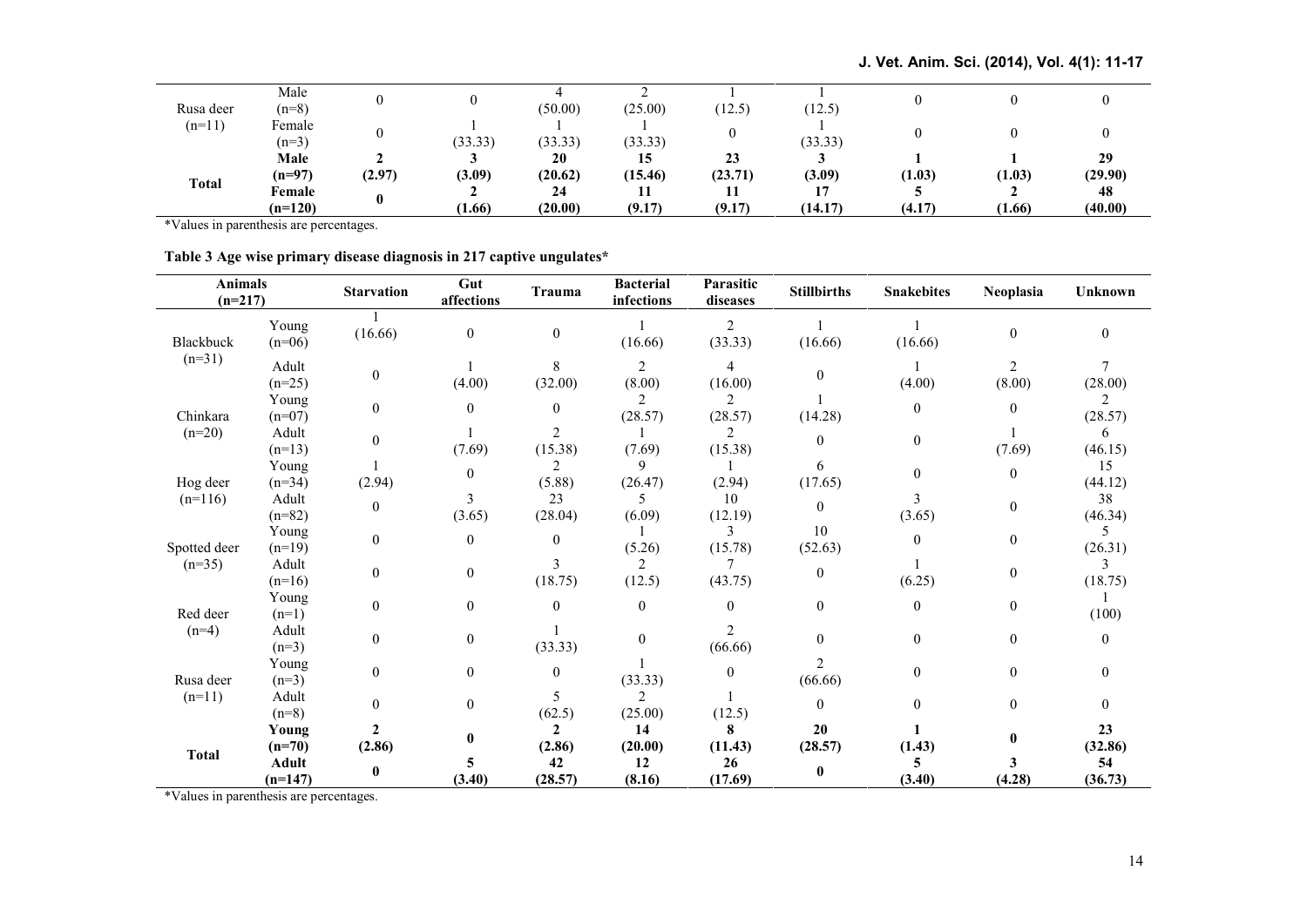|                  |         | <b>Parasitologically Positive</b> | <b>Bacteriologically positive</b> |                       |           |                     |
|------------------|---------|-----------------------------------|-----------------------------------|-----------------------|-----------|---------------------|
| <b>Animals</b>   | RW(%)   | TW(%)                             | Cocci $(\% )$                     | Hemo parasite $(\% )$ | Pneumonia | <b>Tuberculosis</b> |
| <b>Blackbuck</b> | 6       | 4(12.90)                          |                                   |                       |           |                     |
| $(n=31)$         | (19.35) |                                   | (3.25)                            | (3.23)                | (6.45)    | (3.22)              |
| Chinkara         |         |                                   |                                   |                       |           |                     |
| $(n=20)$         | (20.0)  | (5.00)                            | (15.0)                            |                       | (15)      |                     |
| Hog deer         |         |                                   |                                   | 6                     | 10        | 4                   |
| $(n=116)$        | (1.72)  | (6.89)                            | (0.86)                            | (5.17)                | (8.62)    | (3.44)              |
| Spotted deer     |         | 8(22.85)                          |                                   |                       |           |                     |
| $(n=35)$         | (11.43) |                                   | (8.57)                            | (2.85)                | (2.85)    | (5.71)              |
| Red deer         | 0       |                                   |                                   |                       |           |                     |
| $(n=4)$          |         |                                   |                                   | (50.0)                |           |                     |
| Rusa deer        |         | 3(27.27)                          |                                   |                       |           |                     |
| $(n=11)$         | (18.18) |                                   | (9.09)                            | (9.09)                | (18.18)   | (9.09)              |
| <b>Total</b>     | 18      | 24                                |                                   |                       | 18        |                     |
|                  | (8.29)  | (11.05)                           | (4.15)                            | (5.07)                | (8.29)    | (3.69)              |

**Table 4 Prevalence of parasitic and bacteriologic disorders in 217 captive ungulates\***

\*Values in parenthesis are percentages RW= Roundworms; TW= Tapeworms, Cocci= Unidentified cocci

#### **DISCUSSION**

Pakistan, in the last five years has witnessed a soaring trend in rearing of various wildlife ungulates (gazelles and deer) at a private level. However, to the best of our knowledge no work regarding the epidemiology of mortality in these animals has yet been reported. Scanty work published is on certain other aspects such as endoparasites (Hayat et al., 1998) and enterotoxaemia in deer (Khan et al., 2008).

The present study documents the causes of mortality in 217 captive ungulates. Maximum number of cases was brought from Jallo Park, Lahore and least from private owners. Jallo Park is a public recreational and wildlife park. On the other hand, the private owners of these animals usually keep a few animals as captive and do not care for cause of death. Furthermore, the lack of awareness regarding the facility of post mortem being provided by the VRI to private owners may also be the probable cause of less number of cases reported. The private owners, for the most part are individuals who keep animals on small scale for profit or pleasure (Beetz, 2005). The role of private ownership in captive breeding of many animals in Pakistan can be enhanced by provision of awareness of management and husbandry, emergency handling, captive environmental enrichment and government furnished facilities. (Reynold et al., 2005; Sajjad et al., 2011). All such enrichment can be done to private sector through Governmental regulations, mass awareness campaigns (electronic and social media) and especially through formation of a private-publicresearch sector nexus.

Overall mortality factor assessment revealed that maximum number of deaths occurred due to trauma. Most of the previous work done (Alonso-Aguirre et al., 1999; Woodbury et al., 2005) depicts trauma as the major cause of death in captive wildlife. However, the nature, degree, type and cause of trauma were different. In our study, trauma was found to be mostly associated with antler punctures from other animals and barbed wires used for the confinement of the animals. The captivity module (number of males per herd) and captivity forms need to be re-assessed in Pakistan. The 2 cases of starvation in the study were the young ones. This may be attributed to maternal neglect (Pople et al., 2001).

Gender wise distribution revealed a higher death loss in females as compared to males. Similar results were reported in Roe deer by Alonso Aguirre et al. (1999). However, Woodbury et al. (2005) reported the mortality rates of 2.4 and 2.7% for female and male farmed elks, respectively. The variations among results of different studies can be due to variation in captivity modules, handling protocols being practiced and species differences (Hattel et al., 2004). Trauma was found to be highest mortality factor both in males and in females in the present study. These results coincide with previously published reports for Roe deer (Alonso- Aguirre et al., 1999), farmed elks (Hattel et al., 2004) and white-tailed deer (Woodbury et al., 2005) which revealed traumatic injuries to be highest mortality factors both for females and males. However, the type and cause of trauma might be different for each study owing to varying captive environment and handling protocols.

Age wise distribution revealed a higher death loss in adults as compared to young ones. However, Hattel et al. (2004) and Woodbury et al. (2005) reported high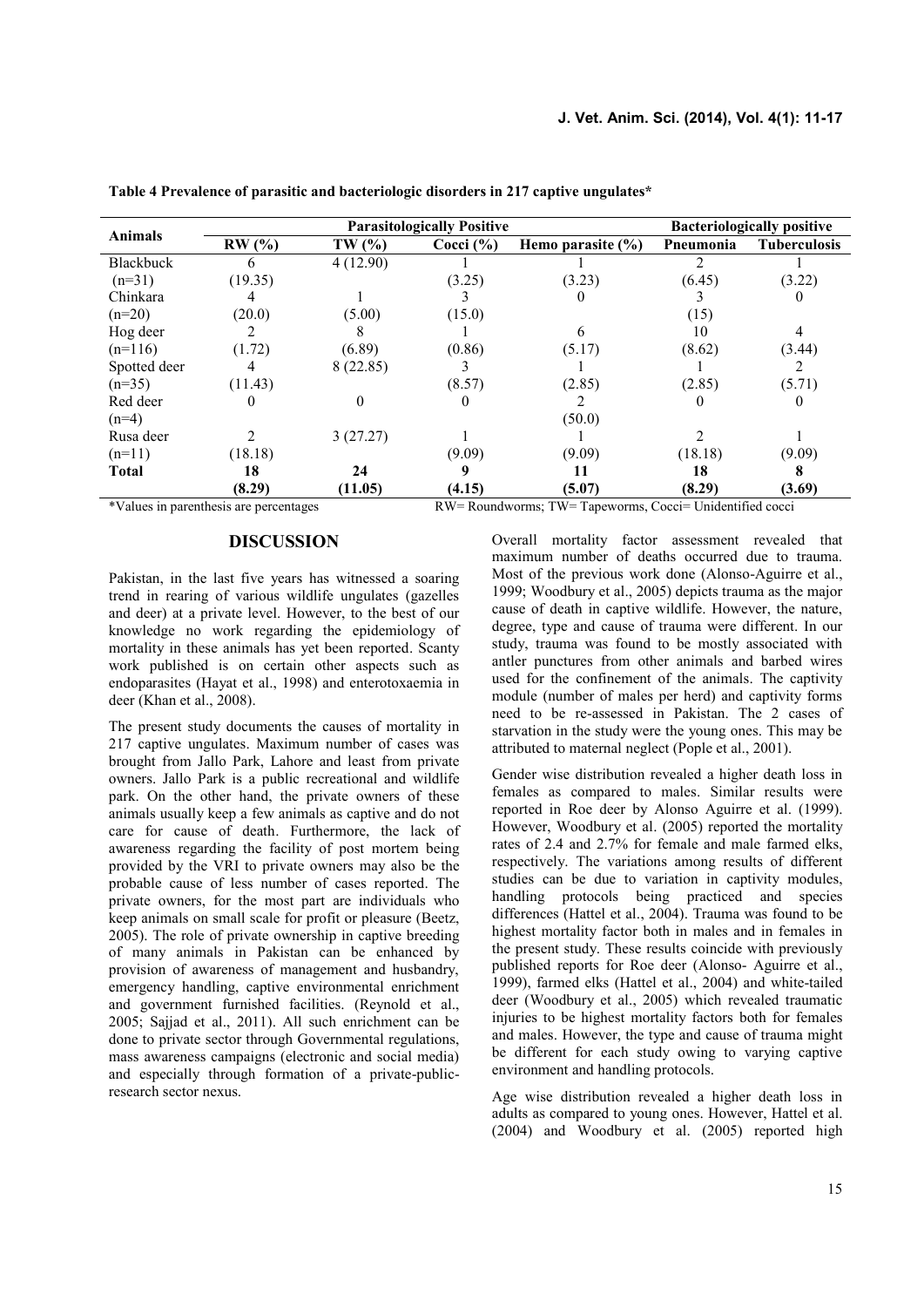mortality rates in neonatal and young calves as compared to adults. Their work indicated first year of life of captive ungulates to be especially critical. Variable results in our study regarding the age wise distribution of mortality factors may be correlated to variation in herd size, captivity modules and number of males being kept in a herd (Pople et al., 2001). Trauma as a major cause of mortality in adults has also been verified by previously published data (Hattel et al., 2004; Woodbury et al., 2005).

In the present study, assessment of physical condition of submitted carcasses revealed that highest cases were emaciated. Alonso-Aguirre et al. (1999), while working on mortality factors of Roe deer, reported a higher percentage of 57.17 (530/927) for emaciated animals and  $22.76$   $(211/927)$  for good body condition. However, lower number of ungulates with good body condition in the present study may be because of poor management and husbandry protocols. Frequency of emaciation was higher in the young ones as compared to adults which seem to be due to abandonment of neonates by their dams, a common trend observed in captive ungulates females (Pople et al., 2001). Dystocia and human interference at the time of parturition are the predisposing factors that lead to the calf rejection by their dams.

The parasitic analysis revealed highest number of cases for tapeworms, followed by roundworms and hemoparasitism (babesiosis and theileriosis) while no liver flukes were noticed in the study. According to Woodbury et al. (2005), most common parasites in carcasses of farmed elks were liver-flukes (26/75 or 34.7%). However, hemoparasitism was at the bottom of the list of many earlier work published (Alonso-Aguirre et al., 1999; Pople et al., 2001), which support the findings of present study.

Bacterial analysis depicted pneumonia and tuberculosis as prevalent bacterial diseases. The etiologic agents isolated were S*treptococcus pneumoniae* and *Mycobacterium tuberculosis*, respectively. Hattel et al. (2004) also observed pneumonia as a major cause of mortality in White Tailed deer (39/160). However, the causative agents recorded were *Arcanobacterium pyogenes* and *Fusobacterium necrophorum.* Similarly, Alonso-Aguirre et al. (1999) also reported pneumonia as the primary bacterial infection in deer (77/985) with varying etiologic agents. The difference in etiologic agents for the same problem in different studies may be due to variable weather conditions, heterogeneity of habitats and geographically related epidemiologic variations (Nixon et al., 2001).

In conclusion, highest mortality factor in wildlife captive ungulates is trauma, followed by parasitic and bacterial infections of tapeworms and pneumonia, respectively. Furthermore, necropsies provide information on etiology

of death, bio-dynamics of species and information on zoonotic aspects.

# **REFERENCES**

- Ali, Z., F. Bibi, A. Q. Mahel, F. Firdous, and S. U. Zamaan 2011. Captive Breeding Practices in Pakistan. A review. Journal of Animal and Plant Sciences, 21: 368-371.
- Alonso-Aguirre, A., C. Bröjer, and T. Mörner. 1999. Descriptive epidemiology of Roe deer mortality in Sweden. Journal of Wildlife Diseases. 35(4): 753-762.
- Beetz, J. L. 2005. The role of private owners in the conservation of exotic species. Honors Thesis, Colby College, Maine, USA.
- Faklam, R.R. and R.B. Carey, 1985. Streptococci and Aerococci, In: Manual of Clinical Microbiology, American Society of Microbiology, Washington, USA. pp: 104-106.
- Fitzgerald, S. D., J. B. Kaneene, K. L. Butler, K. R. Clarke, J. S. Fierke, S. M. Schmitt, C. S. Brunning-Fann, R. R. Mitchell, D. E. Berry and J. B. Payeur. 2000. Comparison of post mortem techniques for Mycobacterium bovis in White tailed-deer (*Odocoileus virginianus*). Journal of Veterinary Diagnostic Investigation, 12: 322- 327.
- Grimmett, R. and T. J. Roberts. 2009. Birds of Pakistan (Helm fields guide). Yale University Press, Florida, USA.
- Hattel, A. L., D. P. Shaw, B. C. Love, D. C. Wagner, T. R. Drake and J.W. Brooks. 2004. A retrospective study of mortality in Pennsylvania captive White-tailed deer *(Odocoileus virginianus)*: 2000-2003. Journal of Veterinary Diagnostic Investigation, 16: 515-521.
- Hayat, C. S., A. Maqbool, B. Hayat, and N. Badar. 1998. Prevalence of various endo-parasites in deer. Pakistan Journal of Zoology, 30(3): 269-270.
- Khan, A., I. Ali, I. Hussain, and N. Ahmad. 2008. *Clostridium perfringens* type D enterotoxemia in Chinkara deer *(Gazella bennetti)*. Turkish Journal of Veterinary and Animal Sciences, 32(3): 225-228.
- Khan, M.S. (2006). Amphibians and reptiles of Pakistan. Krieger Publishers, Florida, USA.
- Mahfooz, A., M. Z. Masood, A. Yousaf, N. Akhter, and M. A. Zafar. 2008. Prevalence and anthelmintic efficacy of Abamectin against gastrointestinal parasites in horses. Pakistan Veterinary Journal,  $28(2) \cdot 76 - 78$
- Nixon, C. M., L. P. Hansen, and P. A. Brewer. 2001. Survival of White-tailed deer in intensively farmed areas of Illinois. Canadian Journal of Zoology, 79: 581-588.